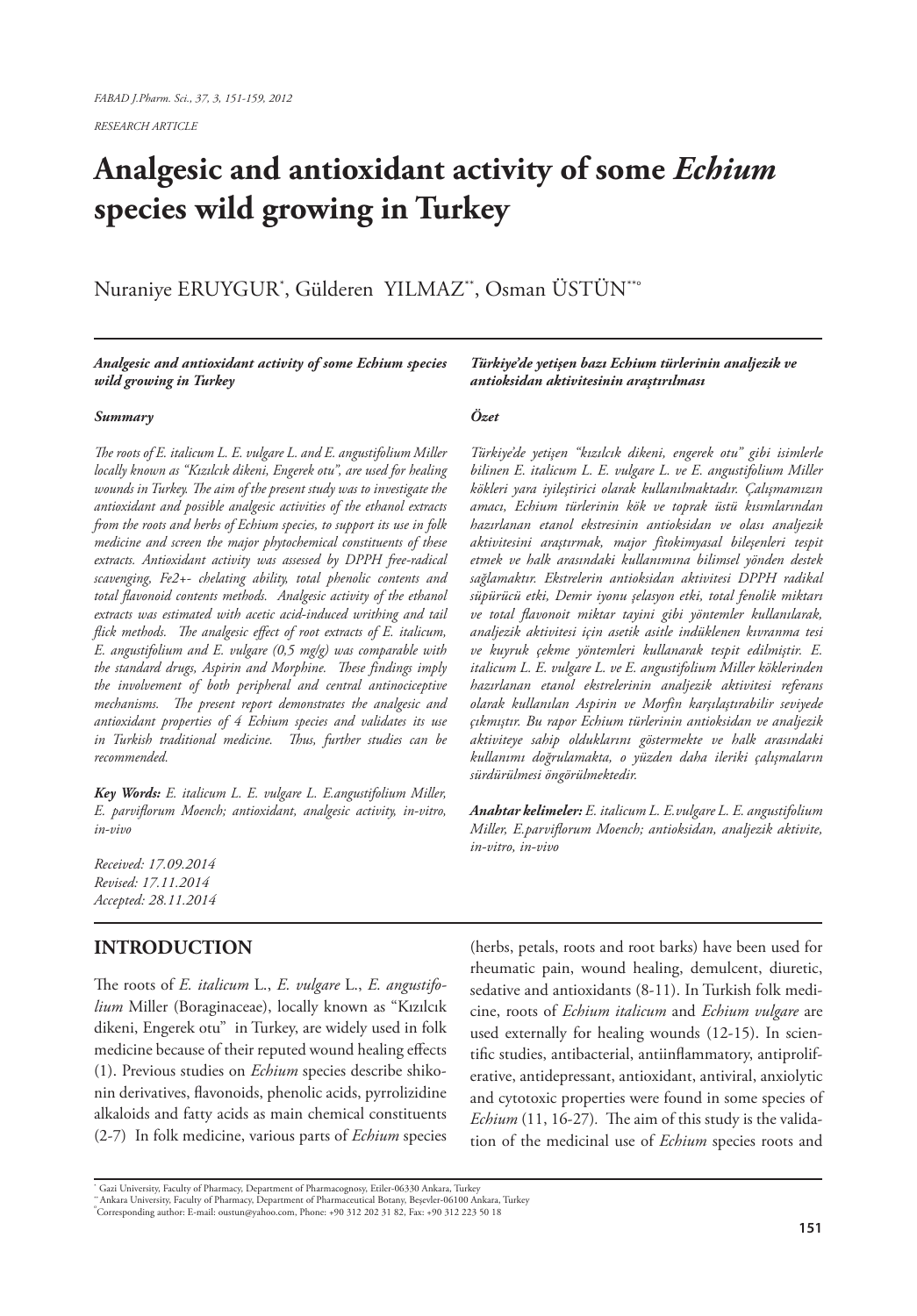searching for analgesic and antioxidant activities in the crude drug. Pain and inflammation are strictly related to wound healing and free radicals increase during all these pathological process, extending inflammation and influencing wound healing (28). Some chronic disorders including diabetes, and cardiovascular abnormalities, can be obviously induced by free radicals. The radical scavenging ability is often used to investigate antioxidant compounds' activities (29, 30).

The present investigation was undertaken to establish the analgesic and antioxidant effects of some Turkish samples of *Echium* species through *in-vivo* analgesic and *in vitro* antioxidant of extracts. Despite the publications on other biological activities of *Echium* species, there is no scientific evidence on activities related to traditional use. Therefore, it is considered important to study the analgesic and antioxidant activity of ethanol extract from the herbs and roots of *Echium* species as well as determining its main constituents to provide scientific support to the safe use of the plants.

# **MATERIALS AND METHODS**

## **Chemicals**

DPPH, Rutin, Gallic acid, Quercetin, EDTA, sodium hydrogen carbonate were obtained from Sigma Chemicals Co., St Louis, MO, USA. The Folin-Ciocalteu's phenol reagent, AlCl<sub>3</sub> and Ferrozine were from Fluka. All other solvents and chemicals were of analytical grade.

## **Ethical considerations**

Experimental procedures and protocols used in this study were approved by the Ethics Committee of GU-DAM, Turkey. The animals were left for one week for acclimatization to the animal room conditions, and were maintained on standard pellet diet and water ad libitum. The food was withdrawn on the day before the experiment, but free access was allowed for water. Minimum of six animals were used in each group. Throughout the experiments, animals were processed according to the suggested ethical guidelines for the care of laboratory animals (Gazi University Ethical Council Project Number: G.U. ET-11.023).

## **Plant materials**

Plant materials were collected in different regions of Turkey. The species were identified and the voucher specimens were deposited at the Department of Pharmacognosy, Faculty of Pharmacy, University of Gazi (GÜEF) and Faculty of Pharmacy, University of Ankara (AEF). Details on the selected plants are given in Table 1.

## **Preparation of the plant extracts**

The air-dried aerial parts and roots of the plants were ground using a cylindrical crusher, and extracted with ethanol (96%) using maceration techniques. Extracts were then filtered through a paper filter and combined supernatants were evaporated to dryness under vacuum at 40°C using a rotary evaporator. The extracts obtained were kept in sterile sample tubes and stored in a refrigerator at  $4^{\circ}$ C until the bioassays time.

| Plant species    | Plant part<br>used | Traditional use                                                                   | Locality               |                 | Yield<br>(9/0) |
|------------------|--------------------|-----------------------------------------------------------------------------------|------------------------|-----------------|----------------|
| E. italicum      | Aerial parts       | Wound healing, diaphoretic,<br>emollient, diuretic (31)<br>North of Ankara, entry |                        | <b>GUE 2991</b> | 3.23           |
|                  | Roots              | Wound healing, ulcer, rheumatic<br>pain, blister, treat bruises (15, 32)          | of Kazan, 52.km        |                 | 4.61           |
| E. vulgare       | Aerial parts       | Diuretic (33)                                                                     | North of Ankara, entry | GUE 2992        | 5.68           |
|                  | Roots              | Wound healing, ulcer (34)                                                         | of Kazan, 56.km        |                 | 2.67           |
| E. angustifolium | Aerial parts       |                                                                                   | Beside the sea, Side,  | AEF 26023       | 3.25           |
|                  | Roots              | Wound healing, ulcer (33)                                                         | Antalya province       |                 | 5.08           |
| E. parviflorum   | Aerial parts       |                                                                                   | Beside the sea, Side,  | AEF 26024       | 8.08           |
|                  | Roots              |                                                                                   | Antalya province       |                 | 2.63           |

**Table 1.** Detailed information about the *Echium* species collected from various regions of Turkey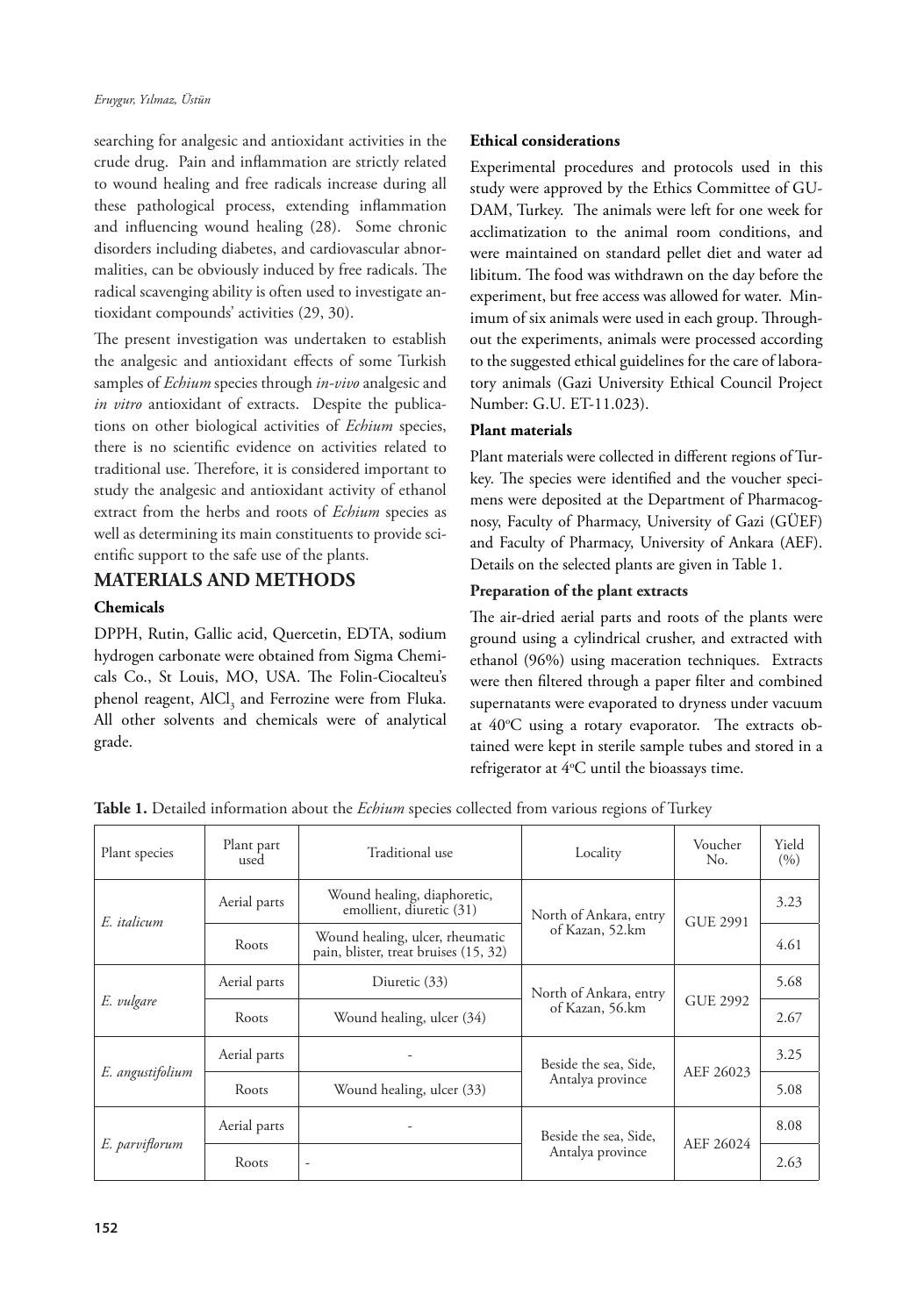#### **Antioxidant activity**

Antioxidant activities of the extracts were evaluated by DPPH radical scavenging and ferrous ion-chelating capacity tests. Gallic acid, a natural phenolic-type antioxidant, a widely used synthetic antioxidant, was employed as references in the tests.

## **DPPH Free Radical Scavenging Assay**

The stable 2,2-diphenyl-2-picrylhydrazyl (DPPH. ) radical scavenging activity was determined by Blois's method (35). The samples and references dissolved in ethanol (75%) were mixed with DPPH. solution (1.5  $\times 10^{-4}$  M). Remaining amount of DPPH was measured at 520 nm using a Unico 4802 UV–Vis double beam spectrophotometer (USA). Gallic acid and Quercetin were employed as references. Inhibition of DPPH. in percent (%) was calculated as given below:

Inhibition % =  $A_{\text{Control}}$ - $A_{\text{Sample}} / A_{\text{Control}} \times 100$ 

Where  $A_{\text{Control}}$  is the absorbance of the control reaction (containing all reagents except for the test sample), and  $A_{\text{Sample}}$  is the absorbance of the extracts/reference.

## **Fe2+-Ferrozine Test System for Iron Chelating**

The ferrous ion-chelating effect of the extracts by  $Fe^{2+}$ ferrozine test system was estimated by the  $Fe<sup>2+</sup>$ -Ferrozine Test System (36). Briefly, 740µL of methanol and the samples were incubated with 2 mM  $\text{FeCl}_2$  solution. The reaction was initiated by adding 40 µL of ferrozine solution into the mixture, then left standing at ambient temperature for 10 min. The absorbance of the reaction mixture was measured at 562 nm. The ratio of inhibition of ferrozine-Fe<sup>2+</sup> complex formation was calculated as follows: % Inhibition =  $\rm A_{\rm Control}{\sim} A_{\rm Sample}/A_{\rm Control} {\times}$  100 The control contained only  $\mathrm{FeCl}_2$  and ferrozine. Analyses were run in three replicates and expressed as average values with SD.

#### **Total Flavonoid Content**

The flavonoid content was determined by aluminium trichloride method (37) using quercetin as a reference compound with slight modification. This method based on the formation of a complex flavonoid-aluminium having the absorption maximum at 415 nm, then remained react at room temperature for 30 min. Briefly, 0.5 mL of each extract (1:10 g/mL) in methanol was separately mixed with 1.5 mL of methanol, 0.1 mL of 10% aluminium chloride, 0.1 mL of 1 M sodium acetate and 2.8 mL of distilled water. The calibration curve was prepared by preparing quercetin solutions at different concentrations from 12.5 to 100 g/mL in methanol. The samples were prepared in triplicate for

each analysis and the mean value of absorbance was obtained. The same procedure was repeated for the standard solution of quercetin and the calibration line was construed. Based on the measured absorbance, the concentration of flavonoids was read (mg/mL) on the calibration line; then, the content of flavonoids in extracts was expressed in terms of quercetine equivalent (mg of QE/g of extract).

#### **Total Polyphenol Content**

The amount of total polyphenol in the extracts was determined using modified Folin-Ciocalteu colorimetric method (38). Stock solution of sample extracts (25 µl each) were dissolved in methanol and further dilutions were performed to obtain readings within the standard curve made with gallic acid. The extracts were oxidized by the Folin-Ciocalteu reagent (100 µl) and the neutralization was made with 80 µl Na $HCO<sub>3</sub>(7.5%)$ , after 5 minutes. For standard solutions, 10mg gallic acid was dissolved in 100mL of distilled water and used as a stock solution (100  $\mu$ gmL<sup>-1</sup>) to make serial dilutions and to obtain the standard solution at the concentration of 100, 50, 25, 12.5, and 6.25 µgmL−1. The absorbance was measured at 750 nm after 90 minute in the dark, at room temperature. The results were expressed as milligram of gallic acid per gram extract (mg GAE/g extract).

## **Analgesic Activity**

### **Animals**

Male Albino Swiss mice (25–30 g) were used for the experimental study. The animals were maintained under standard husbandry conditions in polypropylene cages with water ad libitum and food until 3 days before the experiment. All the procedures were approved by the Ethics Committee for Animal Use of GUADEK.

#### **Acetic Acid-Induced Writhing Test**

The test was carried out using the technique described by Koster (39). Mice were divided into eleven groups of six each. Group 1 was injected 0.5% carboxy methyl cellulose as a negative control group by intraperitonally. Group 2-3 were injected with Acetylsalicylic acid (100 mg/kg) and Morphine (10 mg/kg) as a positive control. Groups 4-11 were injected ethanol (96 %) extract of root and arial part of *E. vulgare, E. italicum, E. angustifolium, E. parviflorum* (500 mg/kg) respectively. 20 minutes after receiving the plant extracts, reference substance or solvent, each mouse received a 0.8% aqueous solution of acetic acid intraperitoneally (10 mL/kg body weight). Immediately after the acetic acid injec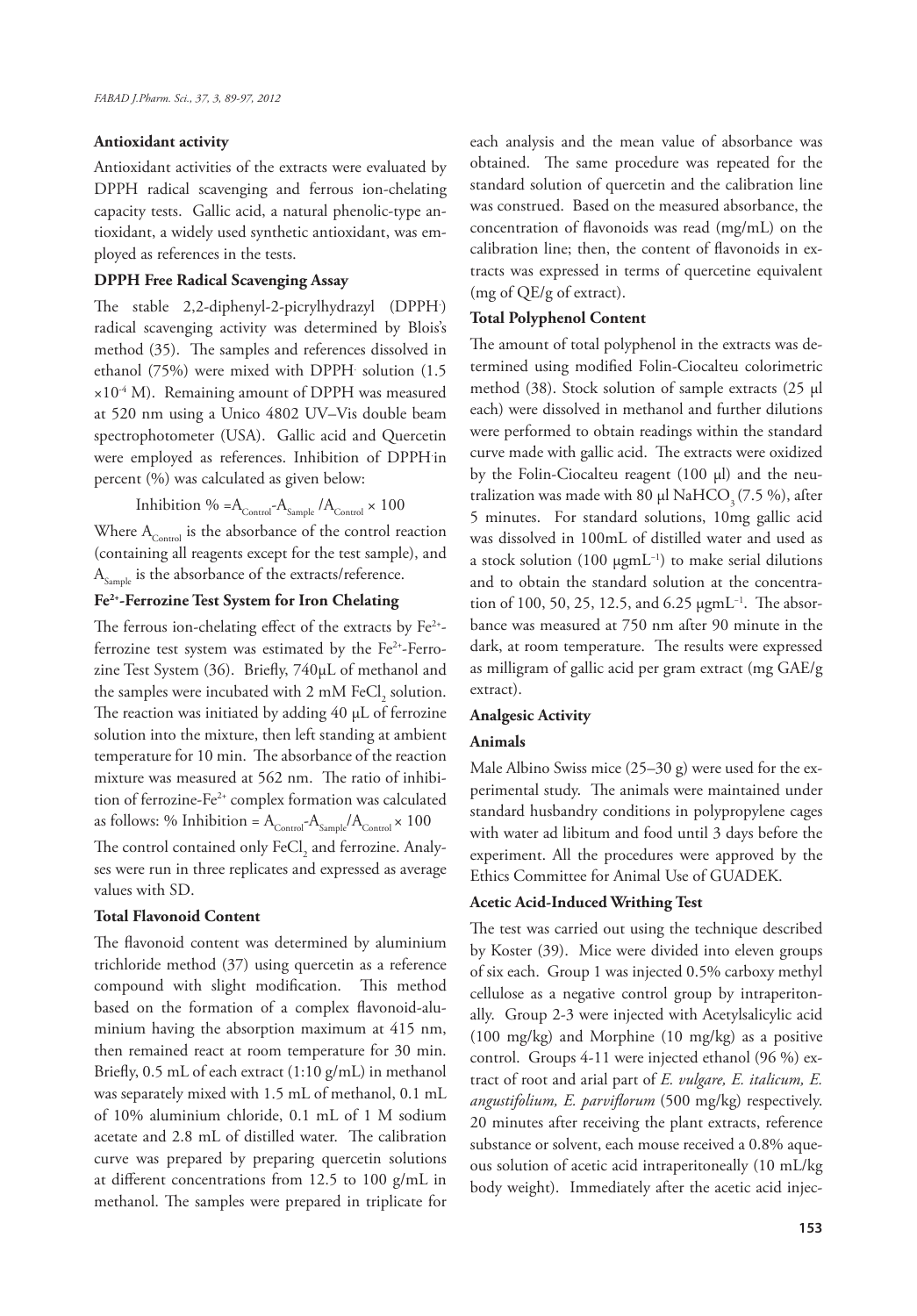tion, each animal was placed in a transparent observation cage and the number of writhes per mice was counted for 20 min.

## **Tail-Flick Method**

The selected animals were divided into 10 groups of six mice each (40). Each animal each group received one of the following extracts (500 mg/kg ), Acetylsalicylic acid (100 mg/kg) and Morphine (10 ml/kg) in 0.5% w/v of CMC intraperitoneally. Analgesia was assessed with a tail flick apparatus (Analgesiometer). The basal reaction time was measured initially and another set of four measurements were taken at 20, 40, 60 and 80 minutes intervals and the reaction of the animals were considered as the post-drug reaction time. A cut-off period of 10sec. was observed to prevent tissue damage of the tails of the animals.

## **Statistical analysis**

All experimental measurements were carried out in triplicate and values were expressed as means ± S.D. A statistical analysis was performed by using one-way analysis of variance of (ANOVA) followed by Dunnett's Multiple Comparison Test.  $p < 0.05$  was considered as significant from the control.

## **RESULTS AND DISCUSSIONS**

Antioxidant and analgesic effects of the ethanol extracts from herbs and roots of *E. italicum*, *E. vulgare*, *E. angustifolium* and *E. parviflorum* were tested in the present study. The experimental results were presented in Table 2-5 and Figure 1. Samples were analyzed for antioxidant components viz. polyphenols and flavonoids. For the antioxidant activity assessment, *in vitro* DPPH free radical scavenging activity and ferrous ion chelating ability test results were used. For analgesic activity assessment, *in vivo* tail-flick and acetic acid-induced writhing methods were used.

Total phenolic content and total flavonoid content were determined from the calibration curves of gallic acid (y=0.0146 x + 0.0464, r<sup>2</sup>=0.9994), and quercetin  $(y=0.5418x+ 0.0105, r^2=0.9983)$ , respectively. The total phenolic and total flavonoid contents among the different extracts of four *Echium* species are presented in Table 2. The results showed that ethanol extract of roots of *E. angustifolium* possessed the highest phenolic [(38.86±0.008) mg GAE/g of dry material] and flavonoid components  $[(56.12 \pm 0.01)$  mg QE/g of dry material], followed by the *E.italicum* and *E. vulgare* extract, while the *E. parviflorum* extract contained lower polyphenolic compounds.

| Alcoholic extract | Plant part used | Total phenolic content<br>$(mg G A/g)^{a}$ ± S.D | Total flavonoit content (mg Quer-<br>cetin /g) $b \pm$ S.D |
|-------------------|-----------------|--------------------------------------------------|------------------------------------------------------------|
| E. italicum       | herbs           | $11.46 \pm 0.08$                                 | $49.42 \pm 0.02$                                           |
|                   | roots           | $19.97 \pm 0.01$                                 | $47.11 \pm 0.01$                                           |
| E. vulgare        | herbs           | $9.71 \pm 0.03$                                  | $46.43 \pm 0.03$                                           |
|                   | roots           | $16.82 \pm 0.01$                                 | $35.98 \pm 0.03$                                           |
| E. angustifolium  | herbs           | $12.62 \pm 0.03$                                 | $65.35 \pm 0.09$                                           |
|                   | roots           | $38.86 \pm 0.01$                                 | $56.12 \pm 0.01$                                           |
| E. parviflorum    | herbs           | $9.69 \pm 0.05$                                  | $48.03 \pm 0.06$                                           |
|                   | roots           | $11.97 \pm 0.02$                                 | $33.11 \pm 0.03$                                           |

**Table 2.** Total phenolic content and total flavonoid content of the hydro alcoholic extracts using Folin-Ciocalteu method and aluminium trichloride colorimetric method separately

a Values expressed as gallic acid equivalents mg /g of extract.

b Values expressed as quercetin equivalents mg /g of extract.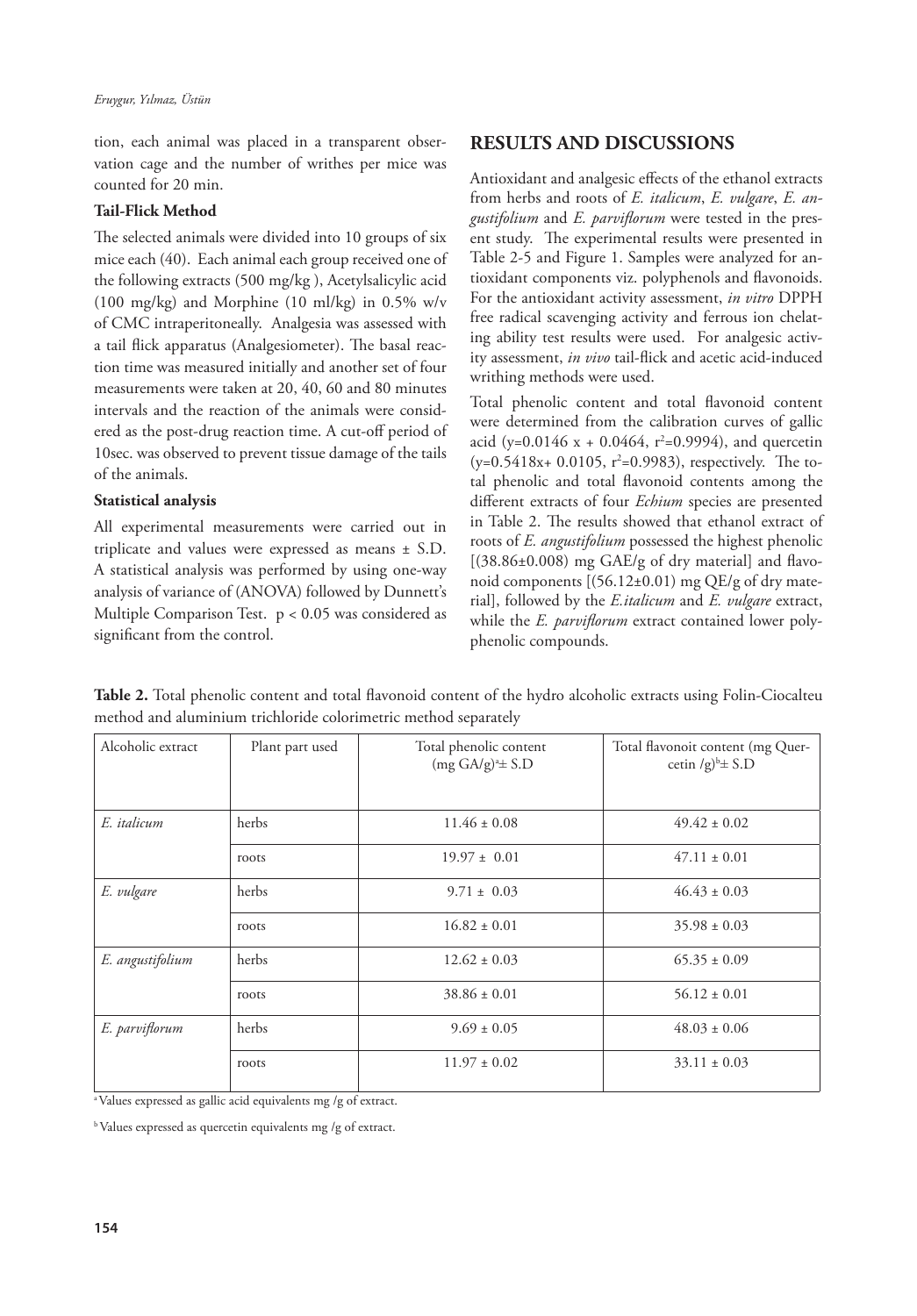| $\rm No$     | Ethanol extracts of the<br>plants | DPPH Free Radical Scavenging Activity<br>(Scavenging activity%± S.D*) |                  |                  |                  |  |  |  |
|--------------|-----------------------------------|-----------------------------------------------------------------------|------------------|------------------|------------------|--|--|--|
|              |                                   | $50 \mu g/ml$                                                         | $100 \mu g/ml$   | $500 \mu g/ml$   | $1000 \mu g/ml$  |  |  |  |
| $\mathbf{1}$ | E. <i>italicum</i> herbs          | $3.18 \pm 0.02$                                                       | $16.49 \pm 0.01$ | $25.90 \pm 0.06$ | $33.44 \pm 0.03$ |  |  |  |
| 2            | E. <i>italicum</i> roots          | $11.93 \pm 0.01$                                                      | $13.83 \pm 0.02$ | $57.24 \pm 0.01$ | $81.43 \pm 0.01$ |  |  |  |
| 3            | <i>E. vulgare</i> herbs           |                                                                       |                  | $15.71 \pm 0.01$ | $43.36 \pm 0.37$ |  |  |  |
| 4            | E. vulgare roots                  | $18.85 \pm 0.02$                                                      | $27.02 \pm 0.06$ | $69.99 \pm 0.01$ | $71.2 \pm 0.005$ |  |  |  |
| 5            | E. angustifolium herbs            |                                                                       | $5.45 \pm 0.02$  | $20.41 \pm 0.01$ | $45.32 \pm 0.03$ |  |  |  |
| 6            | E. angustifolium roots            | $13.24 \pm 0.01$                                                      | $20.87 \pm 0.03$ | $69.12 \pm 0.04$ | $75.49 \pm 0.11$ |  |  |  |
| 7            | E. parviflorum herbs              | $2.61 \pm 0.01$                                                       | $7.41 \pm 0.01$  | $43.93 \pm 0.01$ | $68.84 \pm 0.03$ |  |  |  |
| 8            | E. parviflorum roots              | $2.75 \pm 0.01$                                                       | $3.34 \pm 0.02$  | $30.65 \pm 0.06$ | $44.7 \pm 0.07$  |  |  |  |
| References   |                                   |                                                                       |                  |                  |                  |  |  |  |
| 9            | Quercetine                        | $48.95 \pm 0.02$                                                      | $72.97 \pm 0.08$ | $90.38 \pm 0.01$ | $92.61 \pm 0.01$ |  |  |  |
| 10           | Gallic acid                       | $96.62 \pm 0.01$                                                      | $96.29 \pm 0.01$ | $96.68 \pm 0.01$ | $97.98 \pm 0.01$ |  |  |  |

# **Table 3**. DPPH Free Radical Scavenging Activity of Ethanol Extracts of *Echium* Species

\*: Results are expressed as Means ± Standard Deviation, n=3

-: have not detected

**Table 4.** Ferrous Ion Chelating Activity of the Ethanol Extracts of *Echium* Species

| $\rm No$       | Ethanol extracts of the species |                 | Ferrous Ion Chelating activity<br>(Chelating activity%± S.D.*) |                  |                  |                  |  |  |
|----------------|---------------------------------|-----------------|----------------------------------------------------------------|------------------|------------------|------------------|--|--|
|                |                                 |                 | $50 \mu g/ml$                                                  | $200 \mu g/ml$   |                  | $400 \mu g/ml$   |  |  |
| 1              | E. <i>italicum</i> herbs        |                 | ٠                                                              | $5.93 \pm 0.04$  |                  | $7.26 \pm 0.06$  |  |  |
| $\overline{c}$ | E. <i>italicum</i> roots        |                 | $20.97 \pm 0.02$                                               | $25.93 \pm 0.02$ |                  | $32.0 \pm 0.06$  |  |  |
| 3              | E. vulgare herbs                |                 | $2.62 \pm 0.03$                                                | $6.90 \pm 0.04$  |                  | $17.10 \pm 0.04$ |  |  |
| 4              | E. vulgare roots                |                 | $10.48 \pm 0.03$                                               | $25.10 \pm 0.06$ |                  | $34.34 \pm 0.01$ |  |  |
| 5              | E. angustifolium herbs          |                 |                                                                | $1.24 \pm 0.03$  | $22.34 \pm 0.03$ |                  |  |  |
| 6              | E. angustifolium roots          |                 |                                                                | $17.52 \pm 0.04$ | $23.72 \pm 0.01$ |                  |  |  |
| 7              | E. parviflorum herbs            |                 | $19.45 \pm 0.05$                                               | $27.17 \pm 0.02$ | $35.72 \pm 0.01$ |                  |  |  |
| 8              | E. parviflorum roots            |                 | $27.59 \pm 0.04$                                               | $34.34 \pm 0.03$ | $48.69 \pm 0.04$ |                  |  |  |
| References     |                                 |                 |                                                                |                  |                  |                  |  |  |
| 9              | Concentration                   | $20 \mu M$      | $100 \mu M$                                                    | $200 \mu M$      | $500 \mu M$      | 1000 μM          |  |  |
|                | <b>EDTA</b>                     | $8.05 \pm 0.07$ | $39.59 \pm 0.11$                                               | $67.13 \pm 0.02$ | $97.29 \pm 0.02$ | $97.98 \pm 0.01$ |  |  |

 $^\ast\! :$  Results are expressed as Means  $\pm$  Standard Deviation, n=3

-: have not detected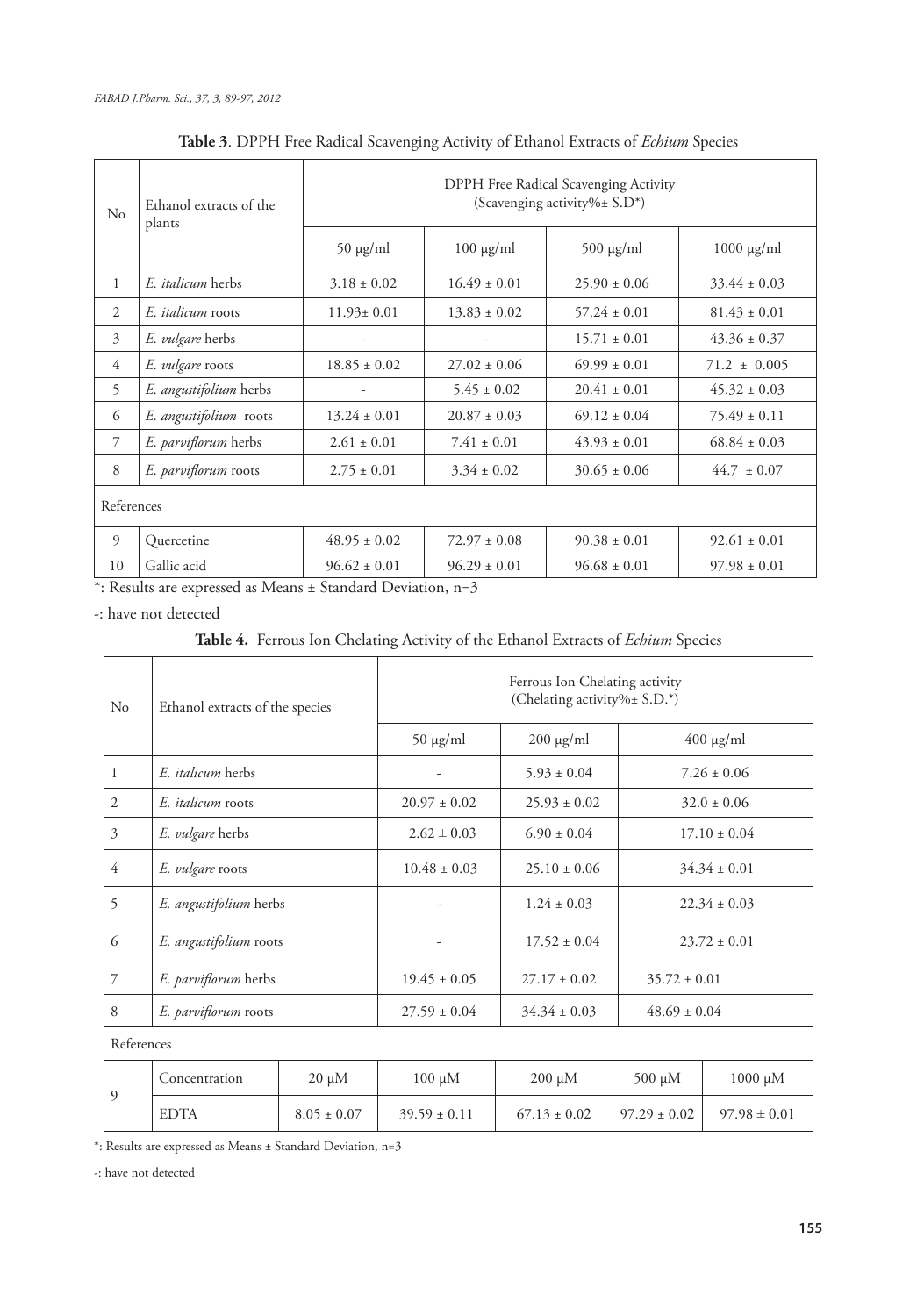|                  | Plant<br>parts<br>used | Dose $mg/$<br>kg, i.p | Time after injection (mean $\pm$ S.D.) |                  |                  |                  |                  |  |
|------------------|------------------------|-----------------------|----------------------------------------|------------------|------------------|------------------|------------------|--|
| Treatment        |                        |                       | 0 min (basal)                          | $20 \text{ min}$ | $40 \text{ min}$ | $60 \text{ min}$ | $80 \text{ min}$ |  |
| Vehicle (CMC)    |                        |                       | $3.20 \pm 0.29$                        | $3.51 \pm 0.41$  | $4.17\pm0.20$    | $5.10 \pm 0.18$  | $4.92 \pm 0.39$  |  |
| Morphine         |                        | $10 \text{ mg}$       | $4.18 \pm 0.62$                        | $9.64 \pm 0.57$  | $11.64 \pm 0.49$ | $12.29 \pm 0.37$ | $11.77 \pm 0.62$ |  |
| E. italicum      | herbs                  | $500$ mg              | $6.32 \pm 1.46$                        | $7.82 \pm 1.58$  | $7.27 \pm 1.14$  | $7.50 \pm 0.59$  | $7.67 \pm 0.68$  |  |
| Ethanol extract  | roots                  | $500$ mg              | $5.60 \pm 0.94$                        | $9.73 \pm 0.72$  | $10.57 \pm 1.09$ | $10.98 \pm 1.02$ | $11.18 \pm 1.36$ |  |
| E. vulgare       | herbs                  | $500$ mg              | $4.98 \pm 1.43$                        | $7.00 \pm 1.43$  | $7.05 \pm 1.00$  | $7.47 \pm 1.26$  | $7.03 \pm 1.15$  |  |
| Ethanol extract  | roots                  | $500$ mg              | $5.35 \pm 1.14$                        | $9.13 \pm 1.64$  | $9.07 \pm 1.34$  | $10.87 \pm 1.29$ | $10.17 \pm 1.66$ |  |
| E. angustifolium | herbs                  | $500$ mg              | $4.80 \pm 0.55$                        | $5.65 \pm 0.98$  | $7.23 \pm 1.46$  | $7.42 \pm 1.10$  | $6.97 \pm 1.60$  |  |
| Ethanol extract  | roots                  | $500$ mg              | $4.70 \pm 1.03$                        | $9.22 \pm 1.47$  | $10.58 \pm 1.50$ | $11.03 \pm 1.00$ | $11.0 \pm 1.37$  |  |
| E. parviflorum   | herbs                  | $500$ mg              | $4.67 \pm 0.50$                        | $7.37 \pm 1.62$  | $6.62 \pm 1.59$  | $7.23 \pm 1.71$  | $6.50 \pm 1.12$  |  |
| Ethanol extract  | roots                  | $500$ mg              | $5.48 \pm 1.43$                        | $6.92 \pm 1.42$  | $7.00 \pm 1.60$  | $7.50 \pm 0.90$  | $8.47 \pm 1.48$  |  |

**Table 5**. Effect of the extracts on tail flick test in mice

n = 6 animals; CMC: Carboxymethyl cellulose; S.D.: standard deviation





**Note: EİH**: *E. italicum* L. herbs; **EİK**: *E. italicum* roots; **EVH**: *E. vulgare* herbs; **EVK**: *E. vulgare* roots; **EAH**: *E. angustifolium* herbs; **EAK**: *E. angustifolium* roots; **EPH:** *E. parviflorum* herbs; **EPK:** *E. parviflorum* roots. Ethanol

extracts (500 mg/kg) or aspirin (100 mg/kg), Morphine (10 mg/kg) or vehicle (carboxymethyl cellulose) was administered 20 min prior to acetic acid injection. Data are represented as mean  $\pm$  S.D. of 6 animals of each group.

**156** All extracts showed a concentration-response relationship in DPPH scavenging activity. An increase in the concentration is synonymous with an increase in scavenging capacity. But root extracts of the four *Echium* species shows more potent DPPH scavenging activity than the herb extracts. Among the extracts, *E. italicum* root extract showed high scavenging activity with 81.43± 0.01%, followed by *E. angustifolium* and *E. vulgare* root extract with 75.49 ± 0.11%and 71.20±0.01 % and *E. parviflorum* herb extract with 68.84±0.03 % in 1000 µg/ml concentration (Table 3).

All the extracts interfered with the formation of ferrous and ferrozine complex suggesting that the extracts have chelating activities. The chelating activities of the extracts increased with the concentration. The highest iron chelating activity was shown by *E. parviflorum* root extract with 48.69 ± 0.04%, followed by *E. vulgare*, *E.italicum, E. angustifolium* root extracts with 34.34 ± 0.01%,  $32.0 \pm 0.06\%$ ,  $23.72 \pm 0.01$  % respectively at 400 µg/ml concentration (Table 4).

Considering the common dosages used among people, we prepared the extracts. *In vivo* test results of its analgesic activity are given in Tables 5 and Figure 1. As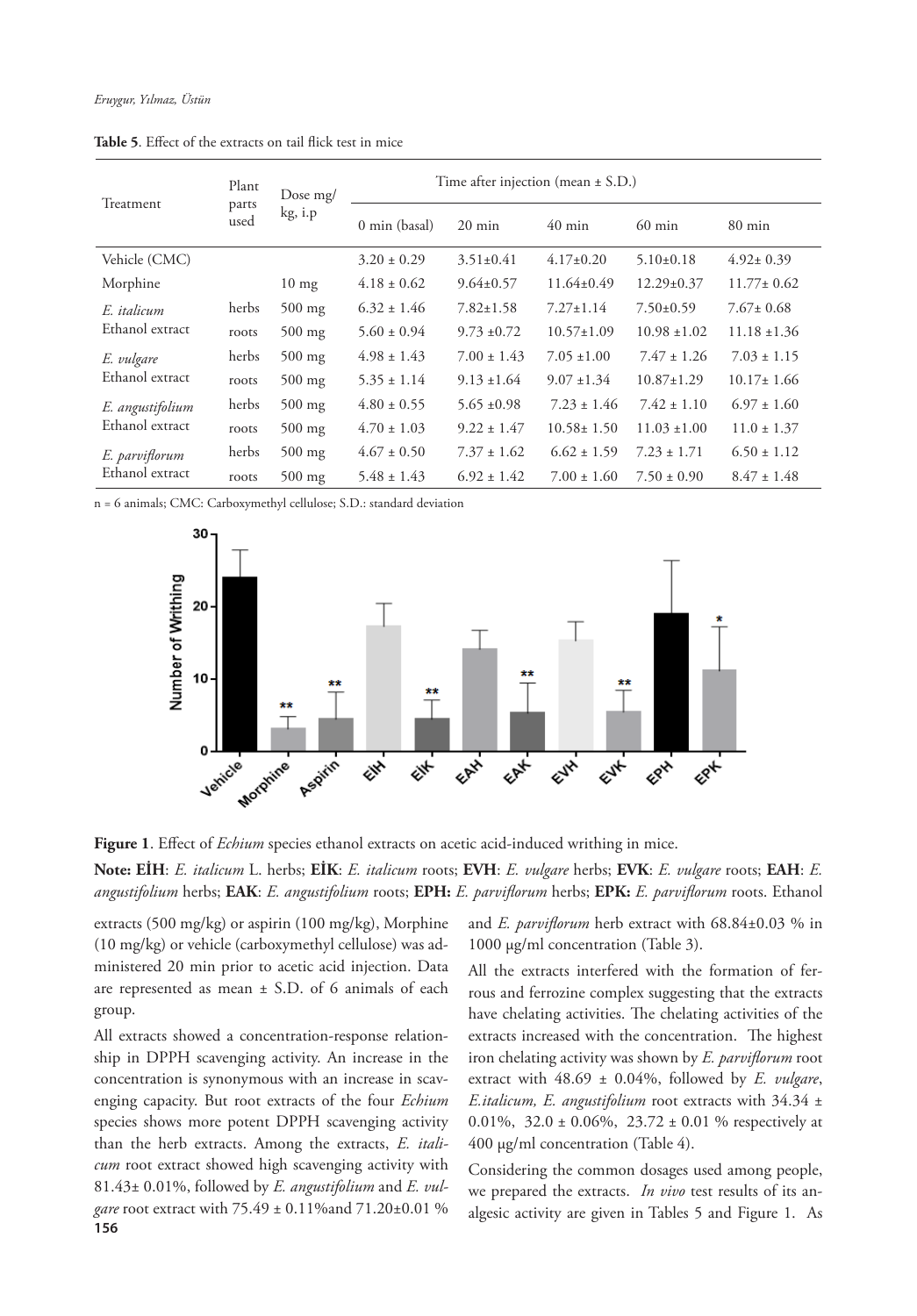shown in Table 5, i.p. administration of the different extracts of *Echium* species at a dose of 500 mg/kg inhibited tail flick response at the 20th min. in mice. This response was rapid and durable similar to that observed with morphine. The analgesic activity, although decreased, was detected 80 minutes after.

The acetic acid induced abdominal constriction method is widely used in evaluation of peripheral antinociceptive activity (41). It is very sensitive and is able to detect antinociceptive effects of compounds at dose levels that may appear inactive in other methods, like the tail flick test (42, 43). When ethanol extracts from root and herbs of four *Echium* species were used in writhing test, *E. italicum* root extract was found to have the strongest analgesic activity (Figure 1). Once again, its efficacy was very close to morphine. The other extracts attenuated the number of acetic acid induced abdominal writhes were between observed with aspirin and morphine.

Tail-flick test is considered as a specific model for compounds producing central antinociceptive activity (44). These results indicate that in the both tail-flick and acetic acid-induced writhing method, 95% ethanol extracts of *E. italicum*, *E. vulgare* and *E. angustifolium* roots and standard drug showed significant activity as compared to the control group.

## **CONCLUSION**

The ethnobotanical inquiry revealed that the species studied are used in the local folk medicine in inflammatory-based diseases or related conditions, such as wound healing. The results obtained support the validity of the traditional uses of these species against inflammatory disorders. However, more pharmacological and toxicological experiments are needed for the use of this plant as an official herbal drug for clinical use. Based on the results of this study, it is clearly indicated that the three species: *E. italicum*, *E. vulgare* and *E. angustifolium* roots have powerful antioxidant activity against various oxidative systems *in vitro*. Moreover, the *Echium* roots can be used as an accessible source of natural antioxidants and as possible food supplement or in pharmaceutical industry. The various antioxidant mechanisms of the three *Echium* species roots may be attributed to strong hydrogen donating ability, a metal chelating ability and their effectiveness as scavengers of hydrogen peroxide, superoxide, and free radicals. Phenolic compounds appear to be responsible for the antioxidant activity of these species.

In conclusion, the present study clearly demonstrated

that the roots of *E. angustifolium*, *E. italicum* and *E. vulgare* have shown to possess potent analgesic activities in all nonciceptic models, at the doses tested, signifying that they possess both central and peripherally mediated activities. Flavonoids, saponins, polyphenols and tannins have been shown to exert analgesic effects on acetic acid induced writhing test. This is the first report demonstrating the analgesic activities of *E. angustifolium in vivo*; however, further studies will be necessary to isolate the active compounds which are responsible for the analgesic effects and in order to be able to understand the exact mechanisms of these activities.

## **ACKNOWLEDGEMENTS**

We particularly wish to thank Dr. Gülderen Yılmaz from Faculty of Pharmacy, Ankara University, for the botanical determination of the plants. This project is financially supported by the Research Fund of Gazi University (No: 02-2010/2011).

## **REFERENCES**

- 1. Tessuro Fujita ES, Tabata M, Yeşilada E, Honda G, Takeda Y, Tanaka T, Takaishi Y. Traditional medicine in Turkey VII. folk medicine in middle and west black sea regions. *Economic Botany* 49(4): 406-422, 1995.
- 2. Albreht A, Vovk I, Simonovska B, Srbinoska M. Identification of shikonin and its ester derivatives from the roots of *Echium italicum* L. *J Chromatogr A* 1216(15): 3156-62, 2009.
- 3. Tarık Chaouche FH, Bekkara FA. Identification of shikonin from the roots of *Echium pycnanthum* Pomel. *Asian J Pharm Clin Res* 5(3): 30-32, 2012.
- 4. Sarg DS, Abdel AE, Abdel GA, Roeder E. Pyrrolizidine alkaloids from *Echium angustifolium Fitoterapia* 63(5): 466-468, 1992.
- 5. Kuruuzum-Uz A. Phytochemical and antimicrobial investigation of *Echium vulgare* growing in Turkey. *Biochemical Systematics and Ecology* 32(9): 833-836, 2004.
- 6. Sakineh TR., Taghizadeh M, Fazeli F, Salmaki Y. Characterization of fatty acids in different organs of some Iranian *Echium* plants. *Journal of Medicinal Plants Research* 5(19): 4814-4821, 2011.
- 7. Erdemoglu N, Kusmenoglu S, Vural M. Gammalinolenic acid content and fatty acid composition of *Boraginaceae* seed oils. *European Journal of Lipid Science and Technology* 106(3): 160-164, 2004.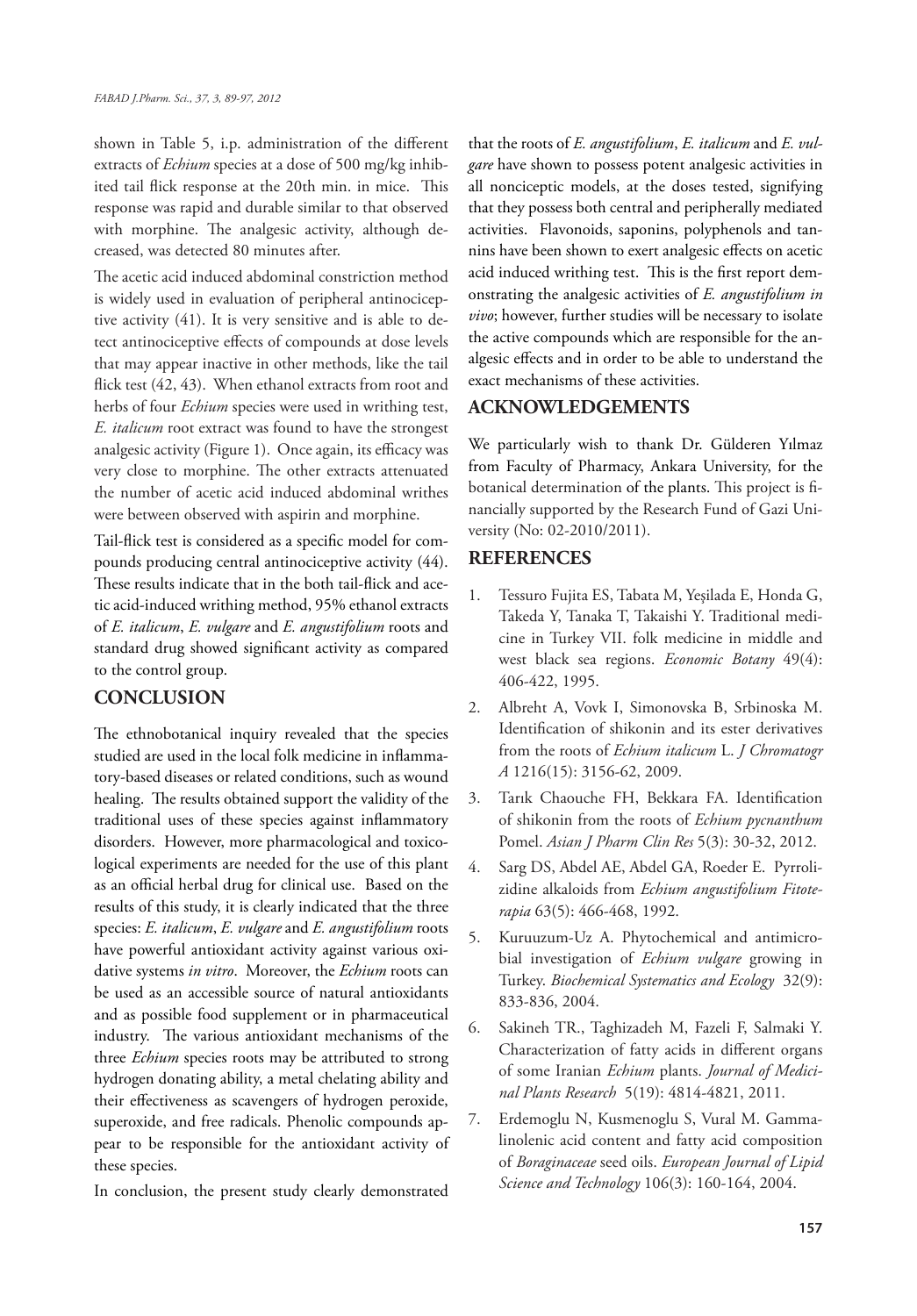- 8. De Natale A, Pollio A. Plants species in the folk medicine of Montecorvino Rovella (inland Campania, Italy). *J Ethnopharmacol* 109(2): 295-303, 2007.
- 9. Ghorbani A. Studies on pharmaceutical ethnobotany in the region of Turkmen Sahra, north of Iran (Part 1): general results*. J Ethnopharmacol* 102(1): 58-68, 2005.
- 10. Mirdeilami SZ, Barani H, Mazandarani M, Heshmati GA. Ethnopharmacological survey of medicinal plants in Maraveh Tappeh region, north of Iran. *Iranian Journal of Plant Physiology* 2(1): 327–338, 2011.
- 11. Niciforovic N. Antioxidant activity of selected plant species; potential new sources of natural antioxidants. *Food Chem Toxicol* 48(11): 3125-30, 2010.
- 12. Altundag E, Özer M. Ethnomedicinal studies on the plant resources of east Anatolia, Turkey. *Procedia Social and Behavioral Science*s 19: 756–777, 2011.
- 13. Sezik E, Tabata M, Honda G, Takashi Y, Fujita T, Anaka T, Takeda Y . Traditional medicine in Turkey VIII. folk medicine in east Anatolia; Erzurum, Erzincan, Ağır, Kars, Iğdır Province*. Economw Botany* 51(3): 1997.
- 14. Fujita T, Tabata M , Yeşilada E, Honda G, Takeda Y, Tanaka T, Takaishi Y. Traditional medicine in Turkey VII . folk medicine in middle and west black sea regions. *Spri* 49(4): 406–422, 2013.
- 15. Yesilada E. Traditional medicine in Turkey. V. Folk medicine in the inner Taurus mountains. *J Ethnopharmacol* 46(3):133-52, 1995.
- 16. Abolhassani M. Antibacterial Effect of Borage (*Echium amoenum*) on *Staphylococcus aureus*. *The Brazilian Journal of Infectious Diseases* 8(5): 3, 2004.
- 17. Karakaş FP, Yildirim A, Türker A. Biological screening of various medicinal plant extracts for antibacterial and antitumor activities*. Turk J Biol* 36: 641–652, 2012.
- 18. Abed A, Minaiyan M, Ghanadi A, Mahzouni P, Babavalian MR. Effect of *Echium amoenum* Fisch. et Mey a Traditional Iranian Herbal Remedy in an Experimental Model of Acute Pancreatitis*. ISRN Gastroenterol*. 2012: 1415-48, 2012
- 19. Uysal H, Kizilet H, Ayar A, Taheri A. The use of endemic Iranian plant, *Echium amoenum*, against the ethyl methanesulfonate and the recovery of mutagenic effects. *Toxicol Ind Health*, 12: 2012.
- 20. Conforti F. Antiproliferative activity against human tumor cell lines and toxicity test on Mediterranean dietary plants. *Food Chem Toxicol* 46(10): 3325-32, 2008.
- 21. Wassel G. Screening of selected plants for pyrrolizidine alkaloids and antitumor activity*. Pharmazie,*. 42(10): 709, 1987
- 22. Moallem SA, Hosseinzadeh H, Ghoncheh F. Evaluation of Antidepressant Effects of Aerial Parts of *Echium vulgare* on Mice. *Iranian Journal of Basic Medical Sciences* 10(3): 189–196, 2007.
- 23. Ferreira IC. Antioxidant activity of Portuguese honey samples: Different contributions of the entire honey and phenolic extract. *Food Chemistry* 114(4): 1438-1443, 2009
- 24. Farahani M, Branch Q, Azad I. Antiviral Effect Assay of Aqueous Extract of *Echium Amoenum* L. against HSV-1. *Zahedan J Res Med Sci* 15(8): 46- 48, 2013.
- 25. Hosseinzadeh H, Shahsavand S. Anxiolytic and Hypnotic Effects of Aqueous and Ethanolic Extracts of Aerial Parts of *Echium italicum* L. in Mice. *Jundishapur J Nat Pharm Prod* 7(2): 71-79, 2012.
- 26. Shafaghi B, Tahmasb L, Kamalinejad M. Anxiolytic Effect of *Echium amoenum* L. in Mice. *Iranian Journal of Pharmaceutical Research* 1(1): 37-41, 2002.
- 27. Omar AM. Cytotoxic effects of aqueous extract of *Echium sericeum* L. on tumor cell lines *in vitro. J. Duhok Univ* 12(1): 96-101, 2008.
- 28. Das DK, MaulikN. Antioxidant effectiveness in ischemia-reperfusion tissue injury. *Methods in Enzymology* 233: 601-610, 1994.
- 29. Prior RL. *Free Radical Biol. Med* 27: 1173–1181, 1999.
- 30. Tahmouzi S. Extraction, antioxidant and antilisterial activities of polysaccharides from the flower of viper's bugloss. *International Journal of Biological Macromolecules* 69: 523-531, 2014.
- 31. Çakıloğlu U. Harput (Elazığ) ve çevresinin etnobotanik özellikleri. *Doğu Anadolu Bölgesi Araştırmaları* 22-28, 2007.